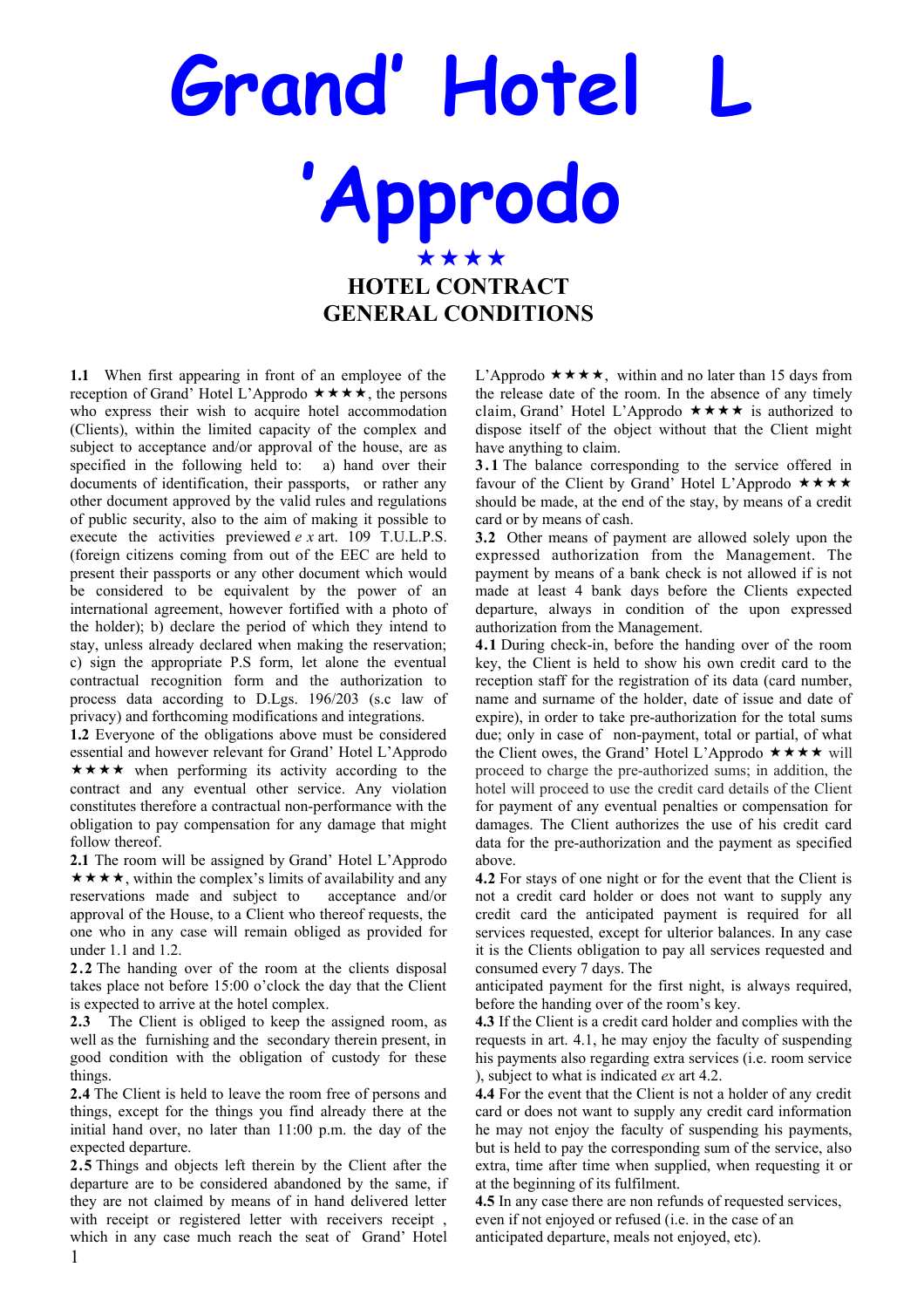**5.1** The Client is obliged to preserve in a good condition, apart from the normal usage, what has been put at His disposal inside the room and within the services, with the expressed prohibition to move the furnishing itself, the secondary and other objects outside. In particular it is expressively prohibited to take possession of ashtrays, towels and bathrobes which remains the exclusive property of Grand' Hotel L'Approdo  $\star \star \star \star$ , let alone bring these things out on to the beach or the reefs.

**5.2** Violating the previous article, the Client is held to pay a penalty, equal to the sum of 15,00 Euros per ashtray and 50,00 Euros per towel or bathrobe, as compensation for the damage, including the necessary costs for the buying and replacing of the goods in question.

**6 . 1** During the stay at the hotel complex, the Client is obliged not to make any noise that could be of disturbance to other guests of Grand' Hotel L'Approdo  $\star \star \star \star$ , moderating in any case the volume of the television, radio, stereo, let alone the volume of the voice as well in the room as in the hallways and in other parts of the hotel complex, with a particular attention to the hours from 14:00 to 16:00 let alone from 23:00 to 08:00.

**6.2** In order to guarantee the other Clients a normal use of the room and the proper relax during the stay in the hotel complex, Grand' Hotel L'Approdo  $\star \star \star \star$  has the right to unilaterally annul the contract with Clients who would behave opposed to what is stated in the preceding article and to request the payment of the whole service agreed upon, apart from a compensation of the damage which is estimated at 300,00 Euros, which is to be paid-up as a penalty, subject to the case of a larger damage.

**7 . 0** In any case animals are not allowed in the hotel complex. Consequentially it is expressively prohibited for the Clients to bring them inside Grand' Hotel L'Approdo \*\*\*\*.

**8.1** Grand' Hotel L'Approdo  $\star \star \star \star$  is, whenever not requested differently, according to the hotel contract held to the service of «*Bed and Breakfast*» providing the availability of the room and breakfast for the period agreed upon with the Client and at prices indicated in the appropriate tables, exposed within the hotel complex premises or near the reception.

**8.2** On request, within the limits of the availability of the hotel complex, the Client may ask for the restaurant service «half board» in addition to the service «*Bed and Breakfast*» according to the preceding article.

**8.3** The restaurant service «half board» expects, in addition to the service offered with «*Bed and Breakfast*», the possibility to have dinner, in the periods agreed upon and at prices indicated in the appropriate tables, exposed within the hotel complex premises or near the reception. The beverages, not included in the offer and the price of the service, can be acquired separately after an explicit order.

**9.1** Other than the availability of the room and the restaurant service according to articles 8.2 and 8.3, the Client may benefit from the extra service «Mini Bar» .

**9.2** Within the service «Mini Bar» Grand' Hotel L'Approdo \*\*\*\* grants as a gift to it's Clients, whenever appropriately indicated on an appropriate bilingual sign (Italian/English) present inside the mini bar itself, the articles present at the arrival inside the mini bar itself, provided in every room.

**9.3** The service expects that the Client may acquire, after ordering, food and beverages at prices indicated on the appropriate menus present inside the room, at the reception

or put at his disposal by the competent staff, within the limits of availability.

**9.4** The goods according to article 9.3 which would have been purchased will be delivered to the Clients room. The delivery will be made as soon as possible, depending on the staff availability.

**9.5** The service «delivery to the room» of the goods according to art 9.3 is free of charge, so it will not be added any extra charge to the price of the goods in the order.

**9.6** Whenever there isn't the sign indicated in art 9.2 inside the fridge the goods inside are to be considered for sale at prices and conditions indicated on the appropriate pricelist present in every room.

**9.7** A Client who would have chosen the solution according to article 4.3 has the possibility to suspend the payments regarding the room service, paying at the end of the stay.

**9.8** A Client who falls within in the category indicated in art 4.4 is held to make the payment time by time of the requested extra services, when they arrive in the room, without the possibility to suspend the payment.

**10.1** The Client is obliged to with the at most care and diligence preserve and take care of the key to the room, subject to the hotel contract during the period of stay at Grand' Hotel L'Approdo  $\star \star \star \star$ .

**10.2** For the event of not returning the key according to article 10.1, the Client is obliged to pay the penalty of 150,00 Euros, as compensation for the damage, including the cost for replacing the lock with its keys, subject to the case of a larger damage.

**11.1** The Client is obliged to preserve and keep any objects of value (such as jewels, watches, money and other goods or titles) in the safety box placed inside the room and subject to the hotel contract and in which relation the Client assumes the care and handling during the period of stay in the hotel complex.

**11.2** The Client is obliged to insert his own secret code in the safety box given to him, according to the instructions present in every room, in the reception or available on request from the appropriate staff.

**11.3** The Client is obliged to preserve and keep the secret code according to article 11.2 with at most care and diligence; without bringing it to the knowledge of anyone, including third part or other Clients.

**12.1** Only to the clients of the hotel, with the exceptions as specified in art 12.2 it is consented the free use of the gym, which is at disposal every day of the week from 07.00-12.00 o'clock and from 13.00-23.00 o'clock.

**12.2** It is strictly forbidden to enter the gym room for :

- Minors under 12 years, even if accompanied by the parents or whom is their guardian
- Boys and girls from 12 to 14 years if not accompanied by their parents or guardian
- anyone who from a temporary condition or permanent state of health is advised not or forbidden to do physical activities.

**12.3** The users of the gym, but those subjected to the forbid *ex* art. 12.2, are obliged to keep and use correctly the machines there inside, as well, they must follow the rules therein put.

**1 3 . 1** A request for a reservation has the value of an acceptance of a preliminary contract s.c. « reservation contract» ) in order to conclude a following definite hotel contract only if:

*(a)* it is sent in writing by fax or mail;

*(b)* it contains the underwriting of the requesting;